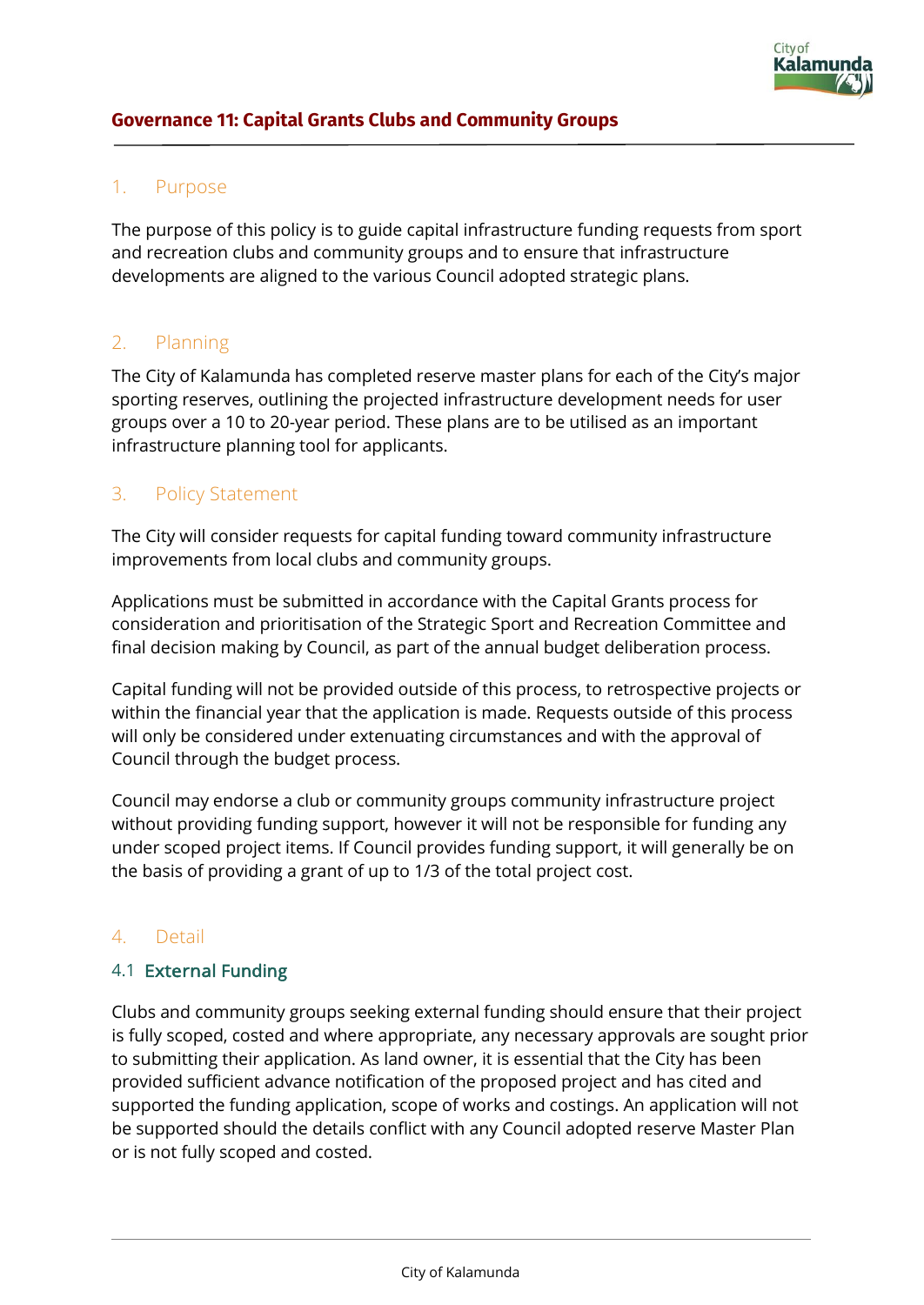Should the external funding application be successful prior to applying through the City's Capital Grants process, this will not necessarily commit Council to funding their project.

If the City is requested to contribute funding toward the project, then an application is to be submitted through the Capital Grants process.

At the conclusion of the Capital Grants and Strategic Sport and Recreation Committee processes the City seek appropriate external funding opportunities.

### 4.2 Assessment of Community Need and Priorities

To ensure the financial support it provides is effectively targeted to achieve maximum community benefit, Council will consider the following as key priorities:

- a) Strategic Alignment All projects are required to align with and support relevant strategic plans including, but not limited to; the City's Strategic Community Plan, any relevant Reserve Master Plans, State Sporting Associations Strategic Facilities Plans and other relevant strategic directions.
- b) Demonstrated Community Need All projects are required to clearly demonstrate the current and projected community need and a project sustainability that provides clear direction with regard to future community benefit and utilisation. This will include, but is not limited to, City of Kalamunda resident membership of the applicant club or community group (total and proportional), support for junior activities and the level of community accessibility and inclusive participation.
- c) Community Health and Wellbeing Infrastructure or improvements that increase opportunities for physical activity and social wellbeing as well as recognising the value of accessibility and inclusive participation, will be highly regarded.
- d) Co-Location and Shared Use Priority will be given to developing infrastructure that will be used by more than one club or community group, particularly where such groups are not yet sharing infrastructure. This is to facilitate the intent of reducing duplication, maximising utilisation and encouraging clubs and community groups to share infrastructure while still retaining their separate management and identity.
- e) Functionality Any proposed projects must meet relevant Australian Standards and ensure fit for purpose.
- f) Availability of Existing Infrastructure All projects are required to identify similar infrastructure within close proximity and explain how participation will be impacted at each location. The City will actively seek to rationalise infrastructure where duplication and/or shared use opportunities for community participation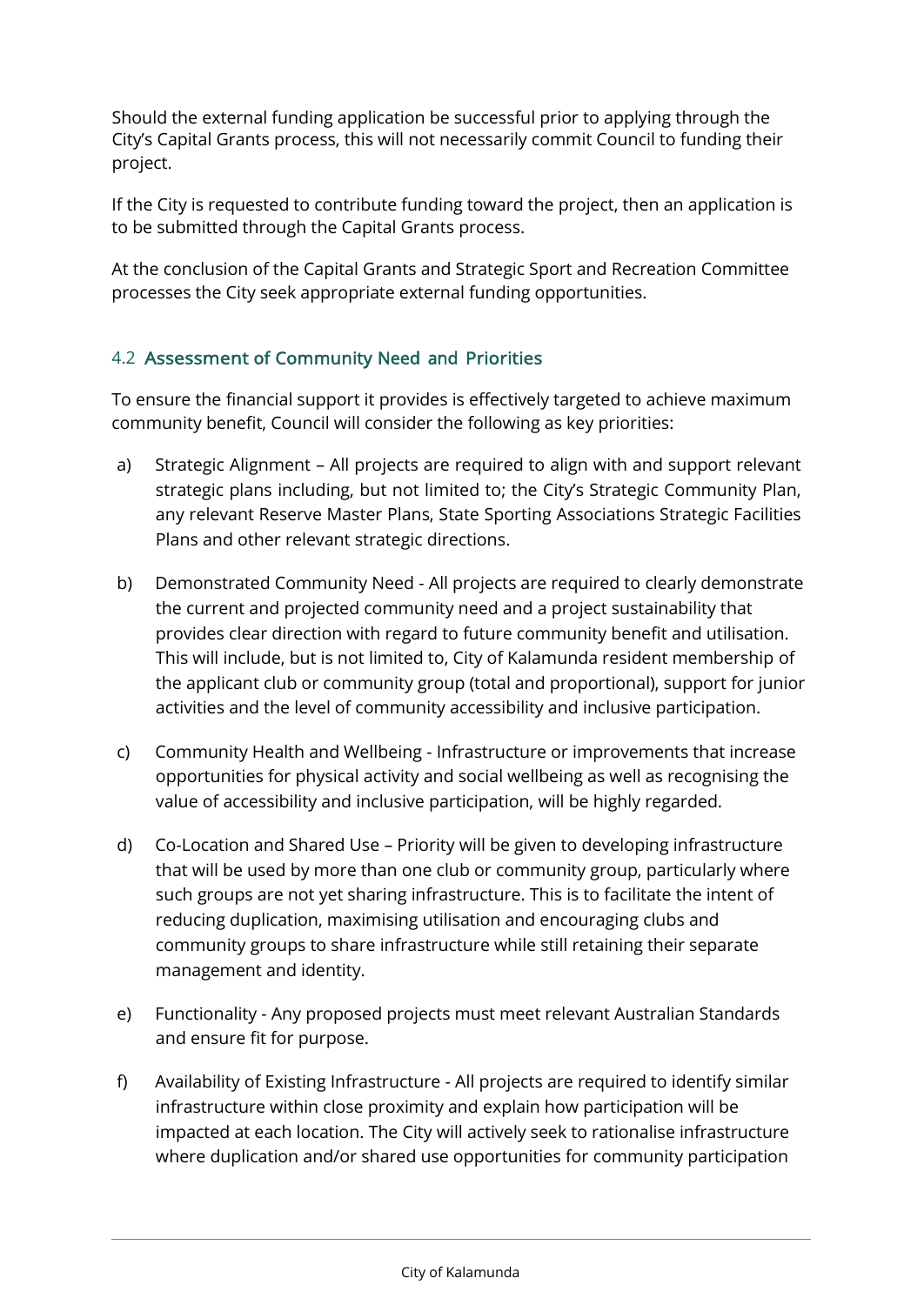are clearly evident. There should be no similar commercial facilities nearby which could meet these needs.

- g) External Funding Opportunities To ensure overall financial viability of projects, priority will be given to projects that are eligible for funding from other government bodies such as the Department of Local Government, Sport and Cultural Industries – Community Sporting and Recreation Facilities Fund (CSRFF), Lotterywest or Sport Australia Funding. Applicants need to identify all funding sources and clearly demonstrate their level of financial (cash & in- kind) contribution.
- h) Demonstrated sustainable club or community group The applicant will need to provide evidence of sustainable operations by providing the following:
	- i. All City debts have been settled by due dates.
	- ii. Financial statements for three years with the latest financials being no older than 12 months.
	- iii. Bank statements showing current financial status; and
	- iv. Minutes showing amounts committed towards the project and reflected in the financials as restricted funds.

## 5. Community Consultation

Consultation with sporting clubs and community groups occurred during the development of this policy.

As a direct result of this policy, the Strategic Sport and Recreation Committee was created to consider and prioritise capital grant applications.

## 6. Governance

This policy will be governed by the Capital Grants – Clubs and Community Groups – Management Procedure in addition to the Terms of Reference of the Strategic Sport and Recreation Committee.

# 7. Measures of Success

Capital infrastructure developments occur in alignment with various Council adopted strategic plans. Where appropriate, external funding opportunities are sought and maximised.